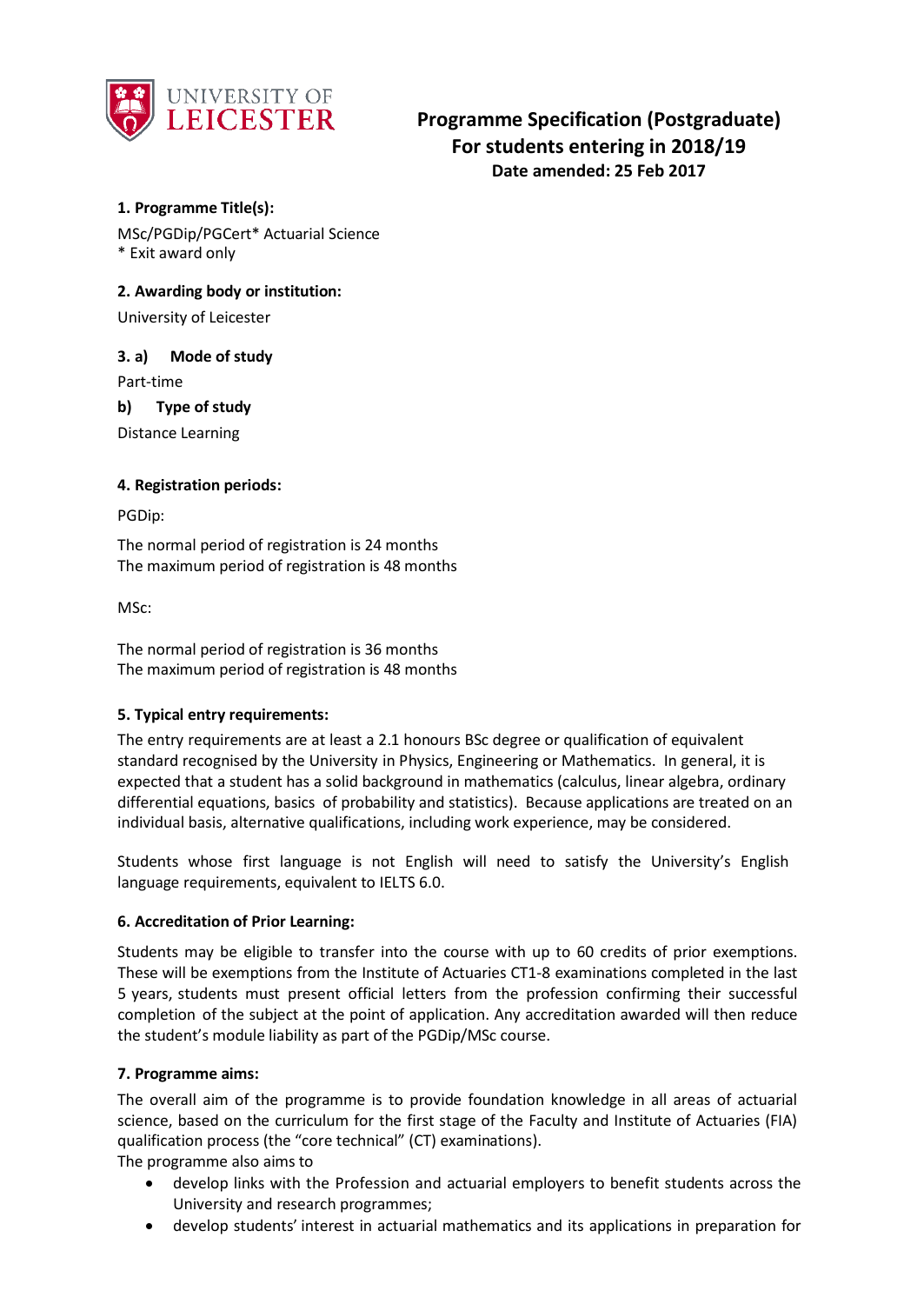further study and career;

- foster students' independent learning, organisation skills and employability skills.
- **8. Reference points used to inform the programme specification:**
	- External accreditation (e.g. reports from professional body FIA)
	- QAA Framework for Higher Education Qualifications in England, Wales and Northern Ireland
	- QAA Master's Degree [Characteristics](http://www.qaa.ac.uk/en/Publications/Documents/Masters-Degree-Characteristics-2010.pdf)
	- QAA Benchmarking Statement Mathematics, Statistics [and Operational Research](http://www.qaa.ac.uk/en/Publications/Documents/Subject-benchmark-statement-Mathematics-statistics-and-operational-research.pdf) (MMath)
	- QAA Annex to subject benchmark statement: Mathematics, statistics [and operational](http://www.qaa.ac.uk/en/Publications/Documents/Annex-to-Subject-benchmark-statement-Mathematics-statistics-and-operational-research.pdf)  [research](http://www.qaa.ac.uk/en/Publications/Documents/Annex-to-Subject-benchmark-statement-Mathematics-statistics-and-operational-research.pdf) [\(2009\)](http://www.qaa.ac.uk/en/Publications/Documents/Annex-to-Subject-benchmark-statement-Mathematics-statistics-and-operational-research.pdf)
	- PDR report (April 2011)
	- University [Learning Strategy](http://www2.le.ac.uk/offices/sas2/quality/learnteach)
	- University Employability Strategy
	- Graduate Survey (2014)
	- First Destination Survey
	- External Examiner's Reports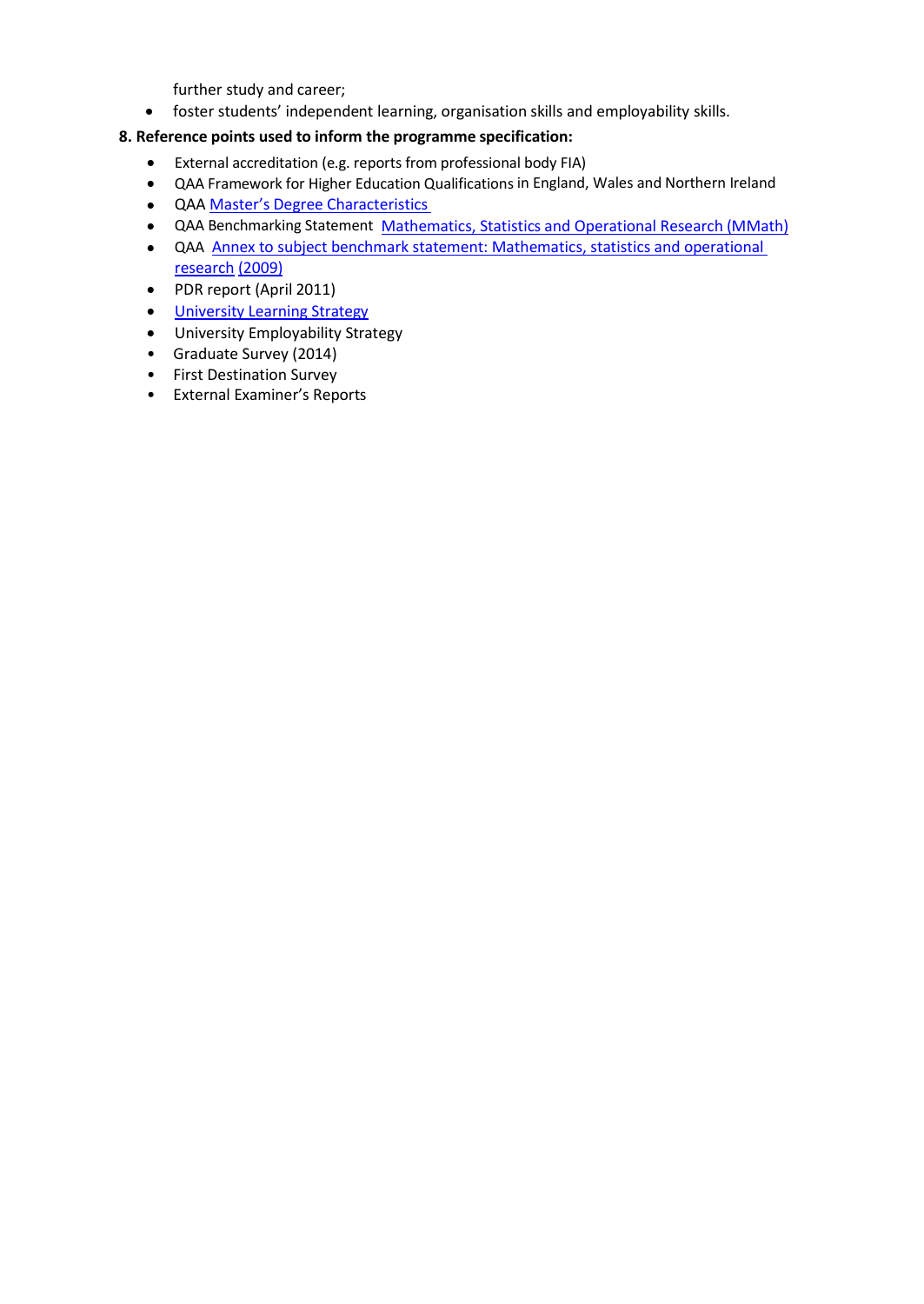# **9. Programme Outcomes:**

| <b>Intended Learning</b>                                  | <b>Teaching and Learning</b>         | <b>How Demonstrated?</b>                               |  |  |  |  |
|-----------------------------------------------------------|--------------------------------------|--------------------------------------------------------|--|--|--|--|
| <b>Outcomes</b>                                           | <b>Methods</b>                       |                                                        |  |  |  |  |
| (a) Subject and Professional skills                       |                                      |                                                        |  |  |  |  |
|                                                           | Knowledge                            |                                                        |  |  |  |  |
| Demonstrate knowledge of                                  | Learning material, electronic        | Examinations, project                                  |  |  |  |  |
| the principles of actuarial                               | tutorials, and electronic forums. As | presentations and reports,                             |  |  |  |  |
| science.                                                  | above.                               | regular assessment, and                                |  |  |  |  |
|                                                           |                                      | contributions to electronic                            |  |  |  |  |
| Demonstrate mastery of                                    |                                      | forums.                                                |  |  |  |  |
| mathematical conventions                                  |                                      |                                                        |  |  |  |  |
| used within the industry.                                 |                                      | As above.                                              |  |  |  |  |
|                                                           |                                      |                                                        |  |  |  |  |
|                                                           | <b>Concepts</b>                      |                                                        |  |  |  |  |
| Demonstrate knowledge,                                    | Learning material, electronic        | Examinations, project                                  |  |  |  |  |
| understanding and application                             | tutorials, and electronic forums.    | presentations and reports,                             |  |  |  |  |
| of appropriate mathematical,<br>statistical and financial |                                      | regular assessment, and<br>contributions to electronic |  |  |  |  |
|                                                           |                                      | forums.                                                |  |  |  |  |
| techniques.                                               |                                      |                                                        |  |  |  |  |
| Demonstrate knowledge of                                  |                                      |                                                        |  |  |  |  |
| actuarial products including                              | As above.                            | As above.                                              |  |  |  |  |
| valuation and assessment of                               |                                      |                                                        |  |  |  |  |
| financial risks associated                                |                                      |                                                        |  |  |  |  |
| with each.                                                |                                      |                                                        |  |  |  |  |
|                                                           | <b>Techniques</b>                    |                                                        |  |  |  |  |
| Apply mathematical, statistical                           | Lectures, learning material, short   | Examinations, project                                  |  |  |  |  |
| and financial methods to                                  | projects, extended case study.       | presentations and reports,                             |  |  |  |  |
| analyse, evaluate and model                               |                                      | regular assessment, and                                |  |  |  |  |
| actuarial problems                                        |                                      | contributions to forums.                               |  |  |  |  |
|                                                           |                                      |                                                        |  |  |  |  |
|                                                           | <b>Critical analysis</b>             |                                                        |  |  |  |  |
| Apply actuarial principles to                             | Learning material, electronic        | Examinations, project                                  |  |  |  |  |
| model and analyse financial                               | tutorials, and electronic forums.    | presentations and reports,                             |  |  |  |  |
| scenarios.                                                |                                      | regular assessment, and<br>contributions to electronic |  |  |  |  |
|                                                           |                                      |                                                        |  |  |  |  |
| <b>Evaluate and discuss</b>                               |                                      | forums.                                                |  |  |  |  |
|                                                           | As above.                            | As above.                                              |  |  |  |  |
| financial risks and possible                              |                                      |                                                        |  |  |  |  |
| impact on financial projects.                             |                                      |                                                        |  |  |  |  |
|                                                           |                                      |                                                        |  |  |  |  |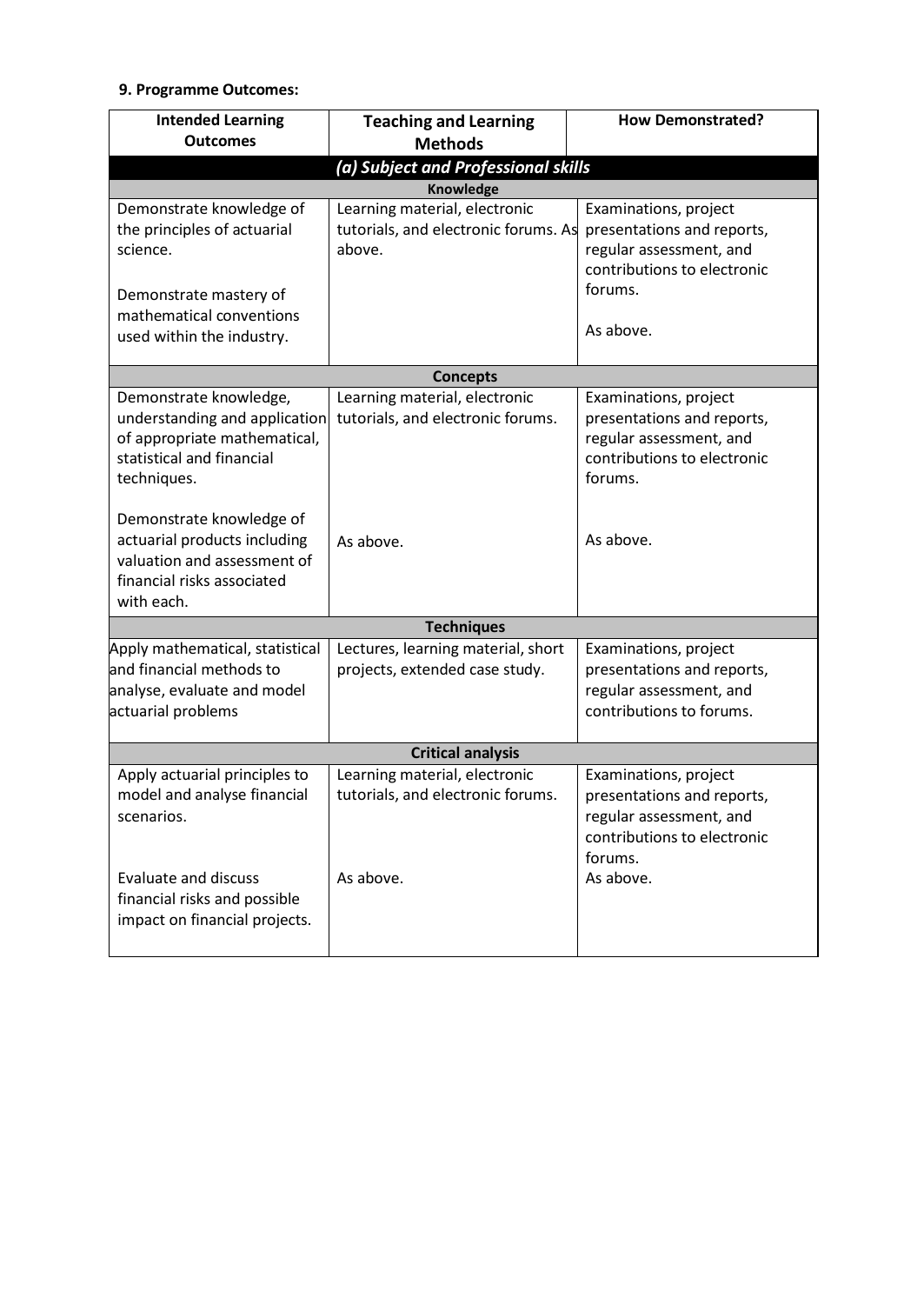| <b>Intended Learning</b><br><b>Outcomes</b>                                                                                                                                                                  | <b>Teaching and Learning</b><br><b>Methods</b>                                  | <b>How Demonstrated?</b>                                                                                                              |  |  |  |  |
|--------------------------------------------------------------------------------------------------------------------------------------------------------------------------------------------------------------|---------------------------------------------------------------------------------|---------------------------------------------------------------------------------------------------------------------------------------|--|--|--|--|
| <b>Presentation</b>                                                                                                                                                                                          |                                                                                 |                                                                                                                                       |  |  |  |  |
| Interpret and report results,<br>present data in alternative<br>forms for a range of<br>audiences.                                                                                                           | Learning material, electronic<br>tutorials, and electronic forums.              | Project presentations, tutorials<br>and electronic forums.                                                                            |  |  |  |  |
|                                                                                                                                                                                                              | <b>Appraisal of evidence</b>                                                    |                                                                                                                                       |  |  |  |  |
| Select and apply appropriate<br>mathematical methods for<br>modelling and analysing<br>financial problems.<br>Take into account commercial<br>constraints when valuing and<br>developing financial products. | Learning material, electronic<br>tutorials, and electronic forums.<br>As above. | Examinations, project<br>presentations and reports,<br>regular assessment, and<br>contributions to electronic<br>forums.<br>As above. |  |  |  |  |
|                                                                                                                                                                                                              |                                                                                 |                                                                                                                                       |  |  |  |  |
|                                                                                                                                                                                                              | (b) Transferable skills                                                         |                                                                                                                                       |  |  |  |  |
|                                                                                                                                                                                                              | <b>Research skills</b>                                                          |                                                                                                                                       |  |  |  |  |
| Demonstrate self-direction and<br>originality in tackling and<br>solving problems, and act<br>autonomously in planning and<br>implementing tasks at a<br>professional level                                  | Projects and independent<br>research.                                           | Project presentations and reports                                                                                                     |  |  |  |  |
|                                                                                                                                                                                                              | <b>Communication skills</b>                                                     |                                                                                                                                       |  |  |  |  |
| Present technical and financial<br>information orally, in an<br>appropriate form for a given<br>audience.                                                                                                    | Tutorials, projects and<br>independent research.                                | Oral presentations                                                                                                                    |  |  |  |  |
| Communicate technical and<br>financial information in an<br>appropriate written form for<br>a given audience.                                                                                                |                                                                                 | Written work.                                                                                                                         |  |  |  |  |
|                                                                                                                                                                                                              | <b>Data presentation</b>                                                        |                                                                                                                                       |  |  |  |  |
| Manipulate and derive<br>mathematical expressions for<br>financial projects.                                                                                                                                 | Learning material, electronic<br>tutorials, and electronic forums.              | Examinations, project<br>presentations and reports,<br>regular assessment, and<br>contributions to electronic<br>forums.              |  |  |  |  |
| Estimate realistic values for<br>common financial quantities.                                                                                                                                                | As above.                                                                       | As above.                                                                                                                             |  |  |  |  |
| Manipulate and sort<br>numerical data.                                                                                                                                                                       | As above.                                                                       | As above.                                                                                                                             |  |  |  |  |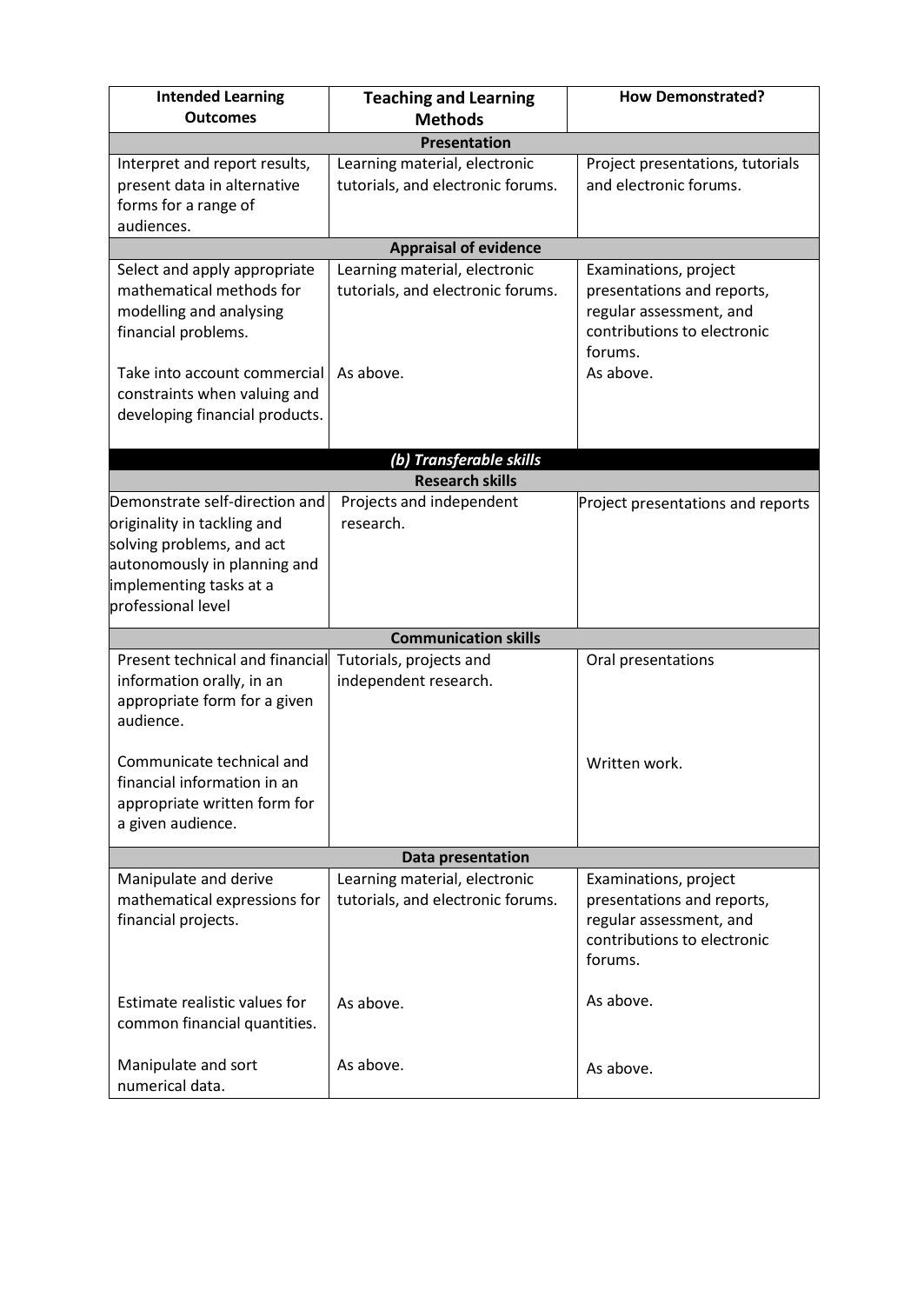| <b>Intended Learning</b><br><b>Outcomes</b>            | <b>Teaching and Learning</b><br><b>Methods</b> | <b>How Demonstrated?</b>          |  |  |  |
|--------------------------------------------------------|------------------------------------------------|-----------------------------------|--|--|--|
| <b>Information technology</b>                          |                                                |                                   |  |  |  |
| Use statistical and numerical                          | Projects and independent                       | Written reports, submission of    |  |  |  |
| software where appropriate.                            | research. As above.                            | regular assignments.              |  |  |  |
| Demonstrate a broad                                    |                                                | Written assignments, electronic   |  |  |  |
| understanding of common IT                             |                                                | forums and submission of          |  |  |  |
| tools.                                                 |                                                | regular assessment.               |  |  |  |
|                                                        | <b>Problem solving</b>                         |                                   |  |  |  |
| Solve problems relevant to                             | Learning material, electronic                  | Examinations, project             |  |  |  |
| the financial industry through                         | tutorials, and electronic forums.              | presentations and reports,        |  |  |  |
| the use of mathematics,                                |                                                | regular assessment, and           |  |  |  |
| economics and other financial                          |                                                | contributions to electronic       |  |  |  |
| techniques.                                            |                                                | forums.                           |  |  |  |
| Use creativity and innovation                          | As above.                                      | As above.                         |  |  |  |
| to solve problems.                                     |                                                |                                   |  |  |  |
|                                                        | <b>Working relationships</b>                   |                                   |  |  |  |
| Work collaboratively as part of                        | Group discussion forums                        | Tutorial presentations.           |  |  |  |
| a team.                                                |                                                |                                   |  |  |  |
|                                                        | <b>Managing learning</b>                       |                                   |  |  |  |
| Identifying a credible Research Coursework in modules. |                                                | Oral presentations, completion of |  |  |  |
| project, drawing up                                    |                                                | coursework, project plan, and     |  |  |  |
| a realistic research time-table,                       |                                                | project.                          |  |  |  |
| reflecting on and 'writing up'                         |                                                |                                   |  |  |  |
| results                                                |                                                |                                   |  |  |  |
|                                                        | <b>Career management</b>                       |                                   |  |  |  |
| Demonstrate knowledge and                              | Learning material, electronic                  | Examinations, project             |  |  |  |
| understanding of                                       | tutorials, and electronic forums.              | presentations and reports, and    |  |  |  |
| professional and ethical                               |                                                | regular assessment.               |  |  |  |
| responsibilities of an                                 |                                                |                                   |  |  |  |
| actuary.                                               |                                                |                                   |  |  |  |
| Develop<br>and<br>implement                            | As above.                                      |                                   |  |  |  |
| personal plan of work to meet                          |                                                | As above.                         |  |  |  |
| a deadline.                                            |                                                |                                   |  |  |  |
|                                                        |                                                |                                   |  |  |  |
| Learn independently and                                | Use of DL learning                             | As above.                         |  |  |  |
| understand new concepts in                             | material/techniques.                           |                                   |  |  |  |
| the discipline readily.                                |                                                |                                   |  |  |  |
|                                                        |                                                |                                   |  |  |  |
|                                                        | As above.                                      |                                   |  |  |  |
| Use of IT in the process of                            |                                                |                                   |  |  |  |
| learning.                                              |                                                | As above.                         |  |  |  |

# **10. Special features:**

Supported distance learning using Blackboard, wiki study materials and online tutorial functions. Compulsory formative coursework to demonstrate student learning and engagement with the material is required throughout each taught module, followed by assessment by examination held in a local exam venue to the student's home address.

# **11. Indications of programme quality:**

External examiner's report; FIA accreditation and annual reviews.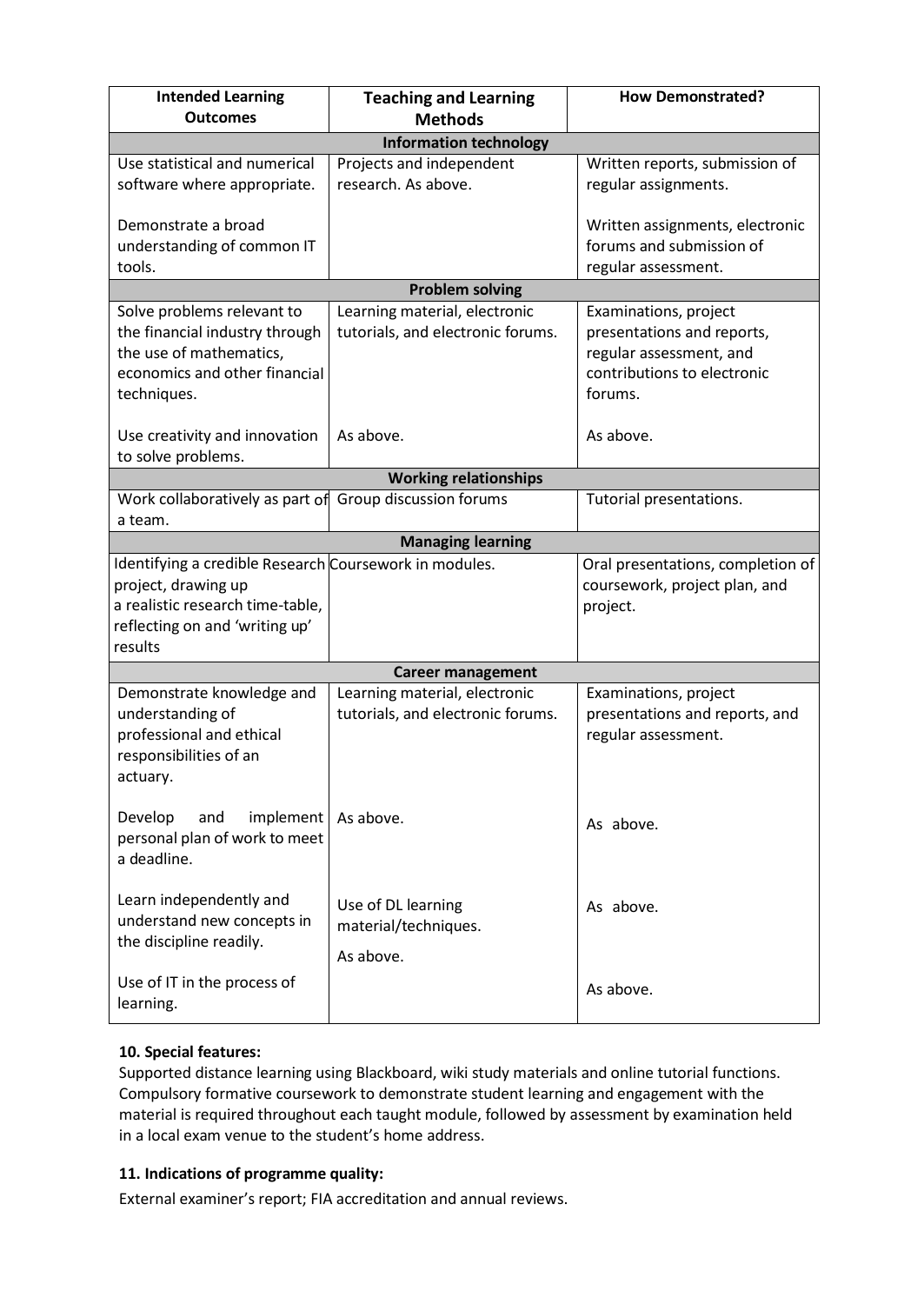#### **12. Scheme of Assessment**

This programme follows the Senate Regulation 6 for Postgraduate Taught programmes. This programme follows the 120 taught credits and a 60 credit research project structure.

#### **13. Progression points**

At the end of taught modules student progression will be reviewed. Students satisfactorily completing all taught modules to date at first attempt will be eligible to proceed to research project or further study. Those students who have not successfully passed all taught modules will be required to re-sit failed modules in line with the Senate Regulation 6 .

In addition students' progression will be reviewed at the end of the first year of study or 60 credits whichever is the sooner, to confirm progression to the following year of study. Students who have not successfully passed all of the taught modules may not be permitted to continue with their studies until they have successfully passed any failed module.

In cases where a student has failed to meet a requirement to progress he or she will be required to withdraw from the course and a recommendation will be made to the Board of Examiners for an intermediate award where appropriate.

#### **14. Rules relating to re-sits or re-submissions:**

This programme follows the Senate Regulation 6 for Postgraduate Taught programmes. Students will be allowed one re-sit of the examination component of each module; the mark obtained for re-sit will be capped at 50%.

#### **15. Additional information** [e.g. timetable for admissions]

There will be two intakes a year in May and October and applications are accepted throughout the year.

#### **16. External examiners**

The details of the External Examiner(s) for this programme and the most recent External Examiners' reports can be found [here](https://exampapers.le.ac.uk/xmlui/handle/123456789/169)